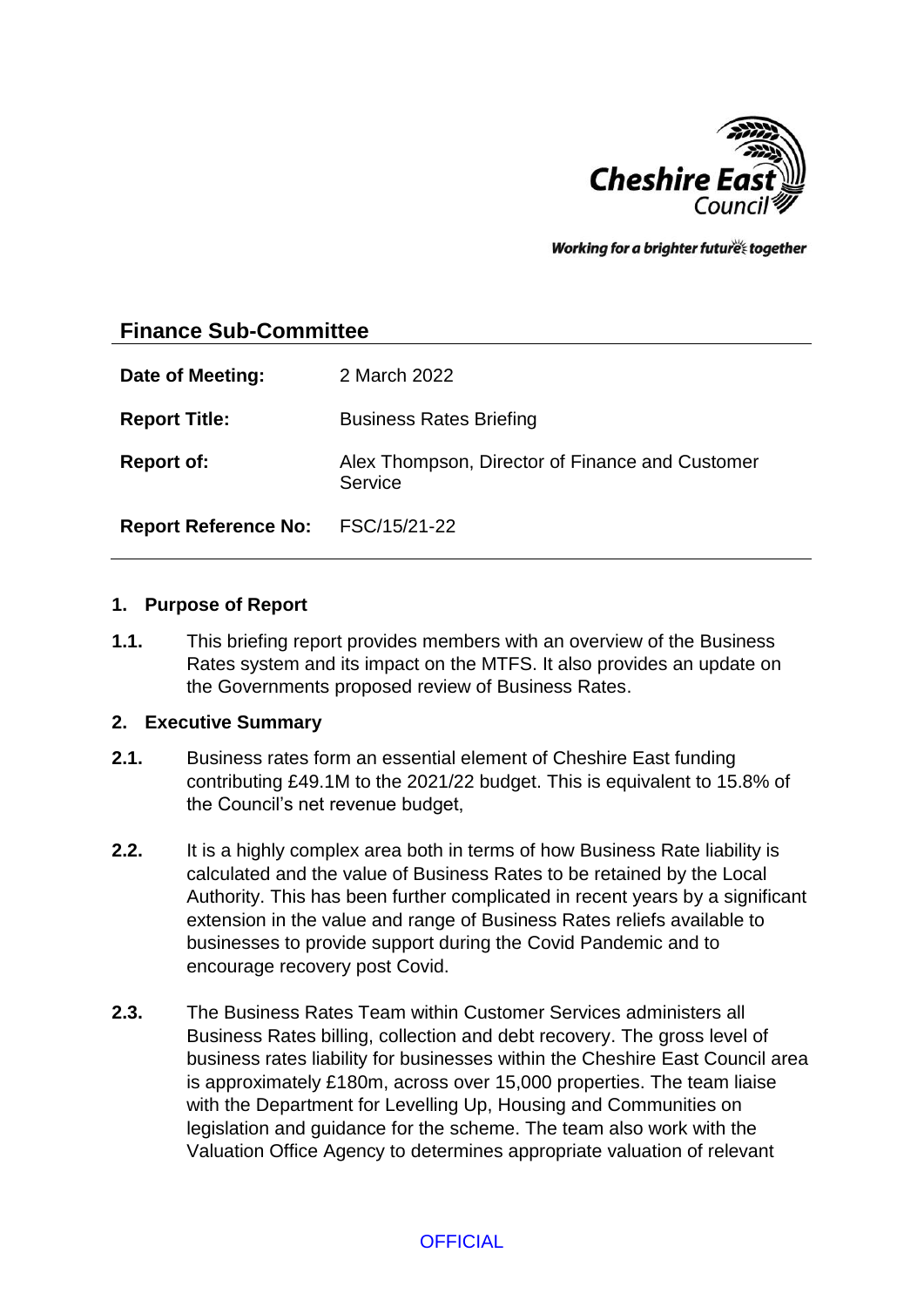non-domestic properties (known as 'hereditaments' for business rate purposes)

- **2.4.** The Finance Team administer the Collection Fund, which is a statement within the Council's statutory accounts that records all the transactions associated with the administration of business rates.
- **2.5.** Since the onset of the Pandemic the Business Rates team have also administered all mandatory business grants paying over 22,500 individual businesses grants to the value of £146M.
- **2.6.** HM Treasury have been conducting a review of the Business Rates Scheme for some time with the final report published in October 2021. The review concluded that the Business Rates Scheme would be retained but that a number of changes would be made to reduce the burden of business rates in England and to increase the frequency of revaluations.
- **2.7.** Recently the government have decided not to amend the level of business rates retained by local authorities, instead preferring to review the entire scheme in light of the levelling up agenda.

### **3. Background**

- **3.1.** Business Rates (also known as National Non-Domestic Rates or NNDR) is a property tax paid by businesses designed to help fund services delivered by the local authority.
- **3.2.** The Business Rates payable by an individual business are primarily set by Central Government based on a "Rateable value" (RV) calculation assessed by the Valuation Office and a "multiplier" of the RV set by Central Government.
- **3.3.** Central Government also sets a range of Business Rates "reliefs" for specific businesses both mandatory and at the discretion of the Local Authority.
- **3.4.** The billing and collection of Business Rates is the responsibility of the Local Authority with receipts from Business Rates distributed between the Council and its precepting authorities and Central Government.
- **3.5.** Business Rates is an essential element of Local Authority funding. The value of Business rates retained by Cheshire East Council as per the MTFS 20/21 was projected to be £49.1M. Identification of new property and efficient collection of Business Rates is therefore important in order to maximise income.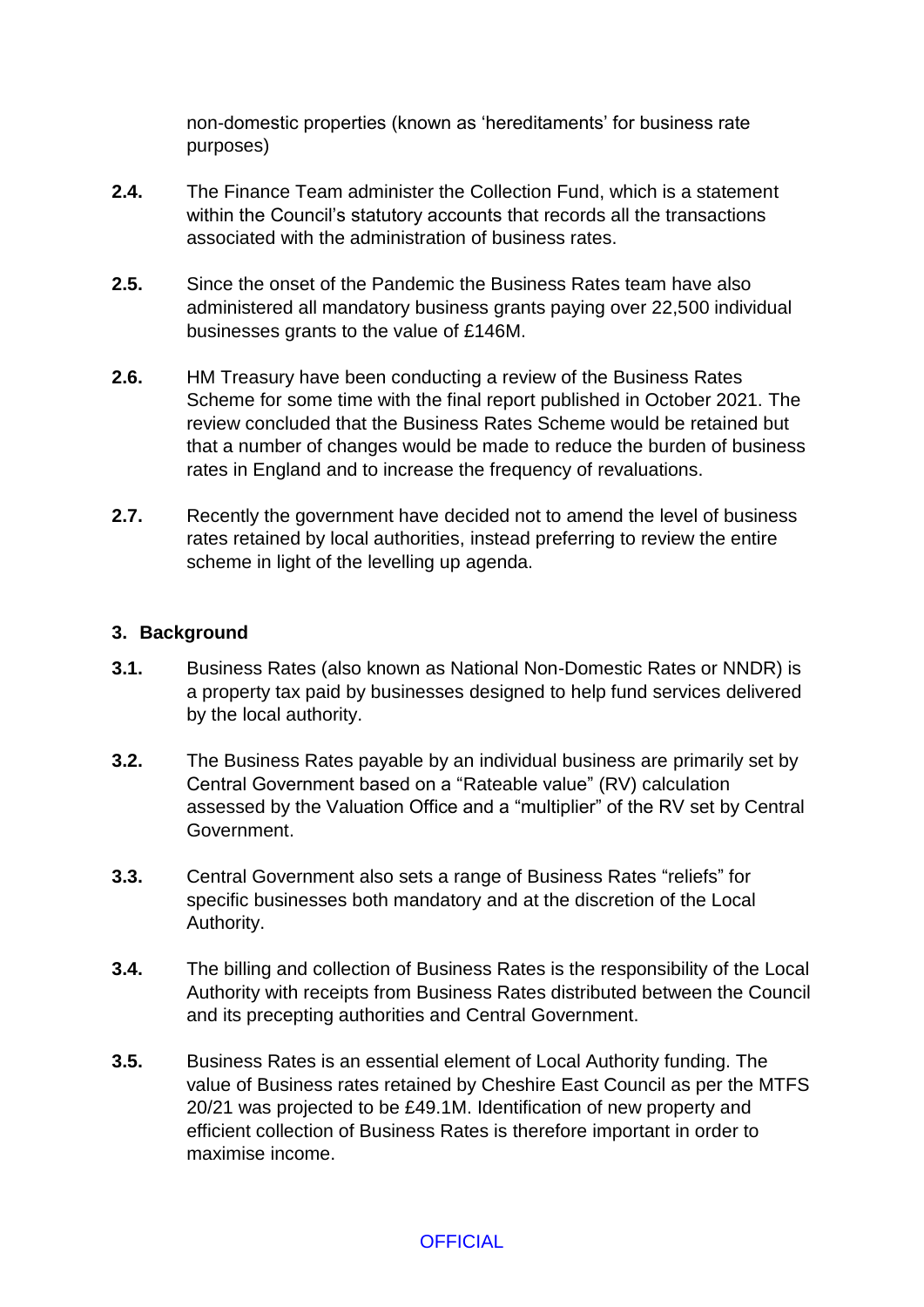# **Briefing Information**

- **3.6.** Business Rates (also known as National Non-Domestic Rates or NNDR) is a property tax paid by businesses and is calculated according to the Rateable Value (RV) of their business premises.
- **3.7.** RV's are assessed by the Valuation Office Agency (VOA), on a 5 yearly cycle. The assessment is carried out by professional valuers and the calculation of a RV is usually closely related to the commercial rental value for a property. Alternatives to rental value can be used where there is no rental market, such as rebuild costs for a school.
- **3.8.** The amount of rates payable is calculated by multiplying the RV by a 'multiplier' figure which is supplied by Central Government. There are two multipliers which differ according to the RV of a property. The billing and collection of Business Rates is the responsibility of the Local Authority.
- **3.9.** Whilst the gross rates due are calculated by multiplying the RV by the 'multiplier', many businesses benefit from one or more of a number of reliefs or discounts which reduce the amount they pay. In particular, a significant number of small businesses benefit from Small Business Rate Relief which means they pay no rates at all. The table below shows the various reliefs against the total number of rated business properties in Cheshire East.

|                              | <b>Total properties</b>                    | 15,217               |
|------------------------------|--------------------------------------------|----------------------|
| Mandatory /<br>Discretionary | Type of relief                             | No. receiving relief |
| <b>Mandatory Relief</b>      | <b>Small Business Rate Relief</b>          | 6,478                |
| Mandatory Relief             | Tapered Small Business Rate Relief         | 438                  |
| <b>Mandatory Relief</b>      | Small Business Relief - 12 month extension | 42                   |
| Discretionary Relief         | <b>Supporting Small Businesses Relief</b>  | 32                   |
| <b>Mandatory Relief</b>      | Charity relief - Mandatory                 | 621                  |
| Discretionary Relief         | Enterprise Zone discount                   | 123                  |
| <b>Mandatory Relief</b>      | <b>Transitional Relief</b>                 | 642                  |
| <b>Mandatory Relief</b>      | <b>Transitional Surcharge</b>              | 37                   |
| Discretionary Relief         | Non-profit making body Relief              | 24                   |
| Discretionary Relief         | Hardship Relief                            |                      |

# **Table 1: reliefs and total number of rated business properties in Cheshire East:**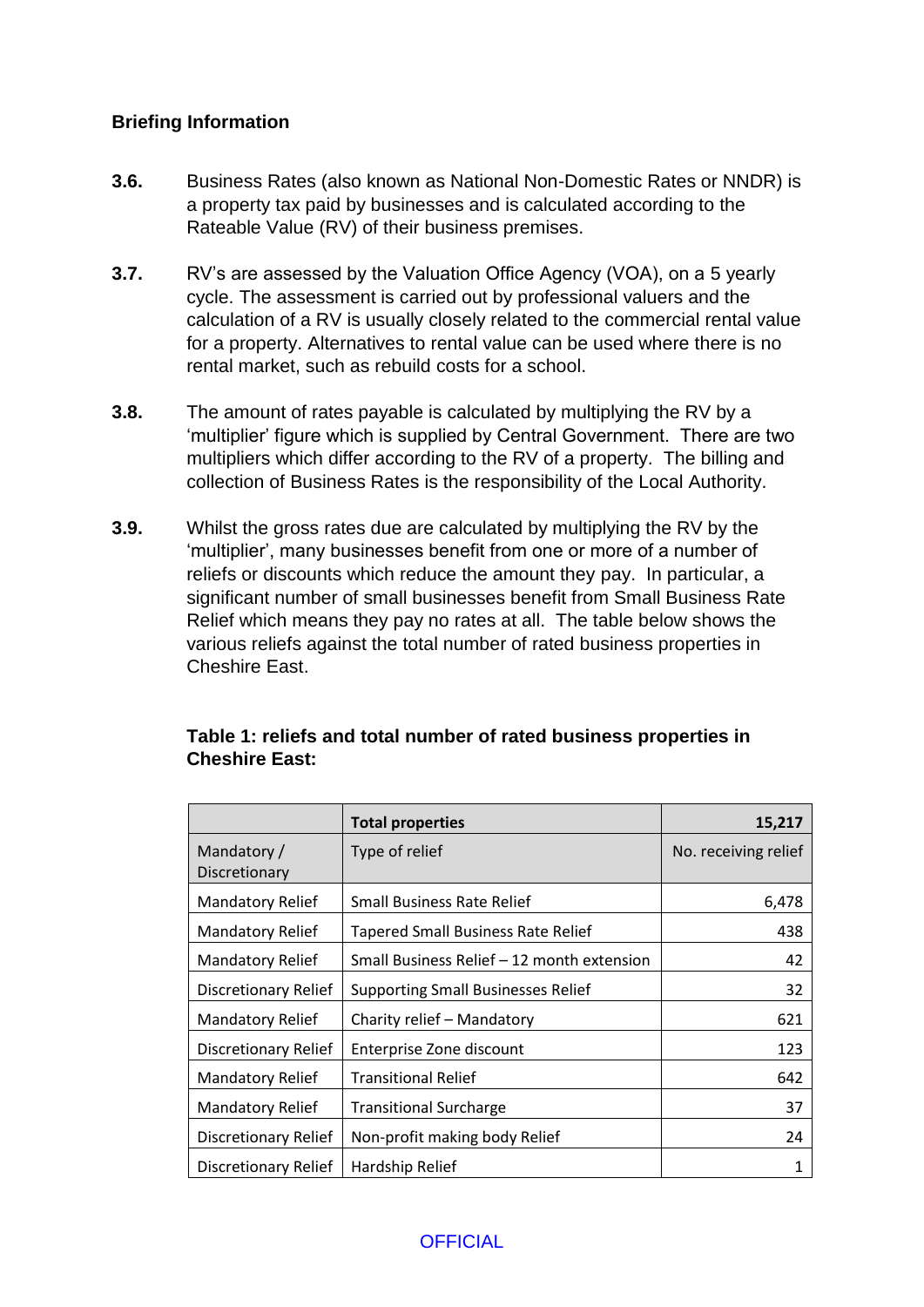| <b>Discretionary Relief</b> | Part-occupied Relief                              | 0    |
|-----------------------------|---------------------------------------------------|------|
| <b>Mandatory Relief</b>     | <b>Rural Rate Relief</b>                          | 10   |
| <b>Discretionary Relief</b> | <b>Rural Rate Relief</b>                          | 6    |
| <b>Discretionary Relief</b> | Charity relief - top up                           | 293  |
| <b>Discretionary Relief</b> | Local Newspaper Relief                            | 0    |
| <b>Mandatory Relief</b>     | <b>Public Lavatories Relief</b>                   | 12   |
| <b>Mandatory Relief</b>     | <b>Community Amateur Sport Club</b>               | 33   |
| <b>Discretionary Relief</b> | Community Amateur Sport Club - top up             | 27   |
| Discretionary Relief        | Local Discretionary Relief - Localism Act<br>2011 | 0    |
| <b>Discretionary Relief</b> | Expanded Retail Discount - 66%                    | 1860 |
| Discretionary Relief        | Nursery Discount - 66%                            | 60   |

- **3.10.** These reliefs have been used extensively throughout the COVID pandemic to support businesses and reduce or remove business rates costs. On 25 March the Government announced a new COVID-19 Additional Relief Fund (CARF) available to support those businesses affected by the pandemic but that are ineligible for existing support linked to business rates.
- **3.11.** Local Authorities will be asked to develop their own discretionary schemes utilising existing powers under Section 47 of the Local Government Finance Act 1988. The proposed CARF Scheme for Cheshire East is currently under development and will be submitted to Finance Sub Committee for approval in March 2022. We will also take this opportunity to refresh our existing discretionary schemes to ensure we provide a consistent and cohesive package of support for local businesses.
- **3.12.** In addition to the changes to reliefs, the number of properties subject to Business Rates and the Total Rateable Value attributable to those properties changes as new and altered properties are assessed. Over the last 5 years the number of properties, Rateable Value and collectible amount have grown until the current year when additional reliefs were introduced as a response to the Covid situation as shown below.

| Year    | No. of properties | Total Rateable Value | Collectible debit |
|---------|-------------------|----------------------|-------------------|
| 2017-18 | 14.044            | £349.8M              | £145.5M           |
| 2018-19 | 14,532            | £353.7M              | £146.7M           |
| 2019-20 | 14,782            | £354.7M              | £147.3M           |
| 2020-21 | 14,948            | £356.2M              | £148.0M           |
| 2021-22 | 15.217            | £354.3M              | £122.9M           |

#### **Table 2: increasing number and value of Business Rates**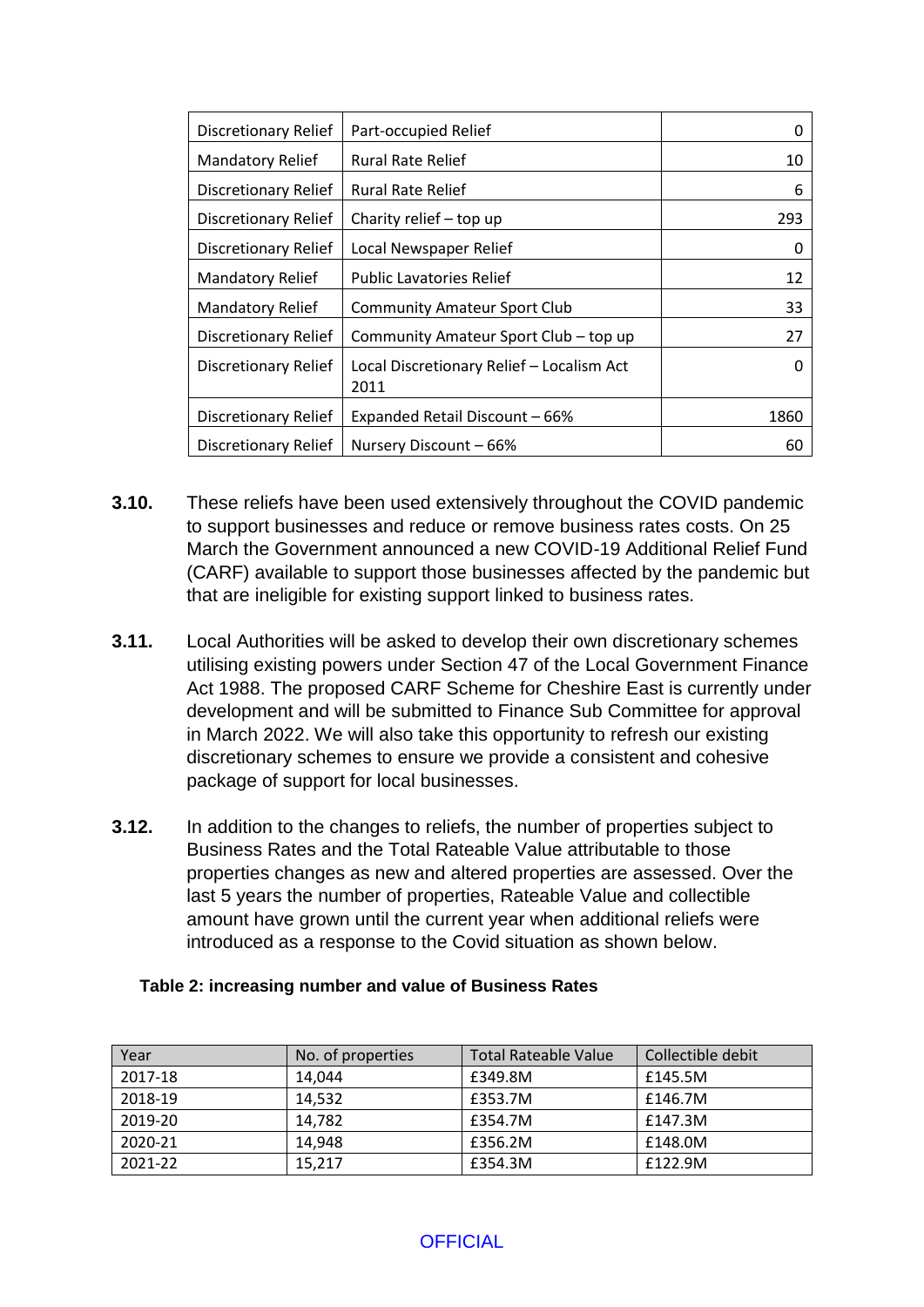**3.13.** Some examples of properties within Cheshire East are set out below to illustrate the relative amounts paid by local businesses and the relevant reliefs applicable to their property:

**Shop – Marks & Spencer, Handforth Dean**

RV 3,450,000 x .512 = £1,766,400 payable

#### **Pub – Cheshire Cheese, Sandbach**

RV 7,500 x .499 = £3742.50

Minus Extended Retail Relief @ 100% Apr – Jun £933.06

Minus Extended Retail Relief @ 66% Jul – Mar £1854.23

£955.21 payable

#### **Factory – Astra Zeneca, Macclesfield**

RV 8,510,000 x .512 = £4,357,120 payable

#### **Shop - Lawton Street, Congleton**

RV 8,700 x .499 = £4,341.30

Minus Small Business Rate Relief £4341.30

£Nil payable

#### **Scout Hall - Elm Close, Crewe**

RV 6,600 x .499 = £3379.20

Minus Mandatory Charitable Relief @ 80% £2703.36

Minus Discretionary Charitable Relief @ 20% £675.84

£Nil payable

#### **Factory - Bentley Motors, Crewe**

RV 3,820,000 x 0.512 = £1,955,840 payable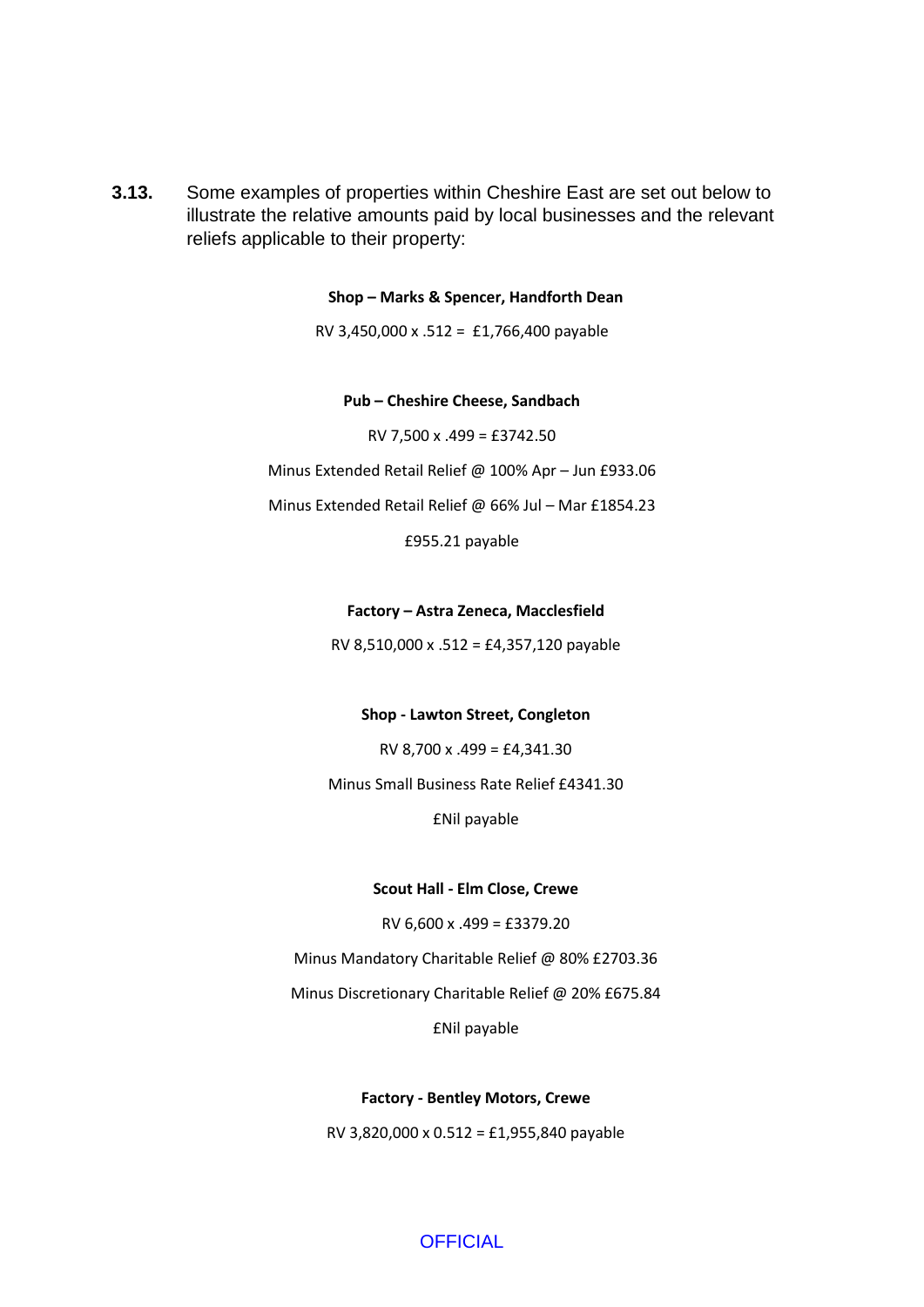- **3.14. Impact on MTFS -** The Government introduced the business rates retention scheme on 1st April 2013. The basic concept is that a baseline position is established and an element of growth over and above that can be retained locally subject to a levy on that growth (currently 37p per £1).
- **3.15.** There continues to be much uncertainty around the scheme from appeals to the local list. This has resulted in the need to create and build upon a specific earmarked reserve and provision for appeals to protect against large fluctuations in any given year.
- **3.16.** In previous budget cycles, growth estimates above baseline were calculated and the taxbase has been monitored to assess the robustness of those estimates. This proved to be reasonably accurate but then in March 2020, the coronavirus pandemic locked the economy down and businesses were dramatically affected. This affected the in-year performance of business rates for 2020/21 and 2021/22 and is likely to continue to impact over the medium-term.
- **3.17.** Central government use compensation S31 grants to reimburse Local Authorities for the cost of any discounts or exemptions that have been granted since the start of the scheme in April 2013. These are being used in part to support the revenue budget in 2021/22 which took the total business rates retained to £49.1m. The budget has remained static for 2022/23 due to the uncertainties arising from possible changes to the scheme and losses continuing due to the pandemic recovery.
- **3.18.** Compensation grants have played a vital role during the last two financial years to support the loss of rates due to extremely large retail discounts being granted.
- **3.19.** Receipts from businesses are paid into the Collection Fund which is then distributed to all precepting organisations in the following shares - Cheshire East Council (49%), Fire Authority (1%), and Central Government (50%). Any over or under collection against the budget set results in a surplus or deficit on the Collection Fund which can be shared out or has to be repaid in future years.
- **3.20.** The budget for business rates for 2021/22 is set out below. This will not reflect the actual outturn however, as retail discounts have once again been granted in year (after budget setting) which will result in a lower than budget income position (a deficit) but this will be covered in full by compensation grants received for this specific purpose: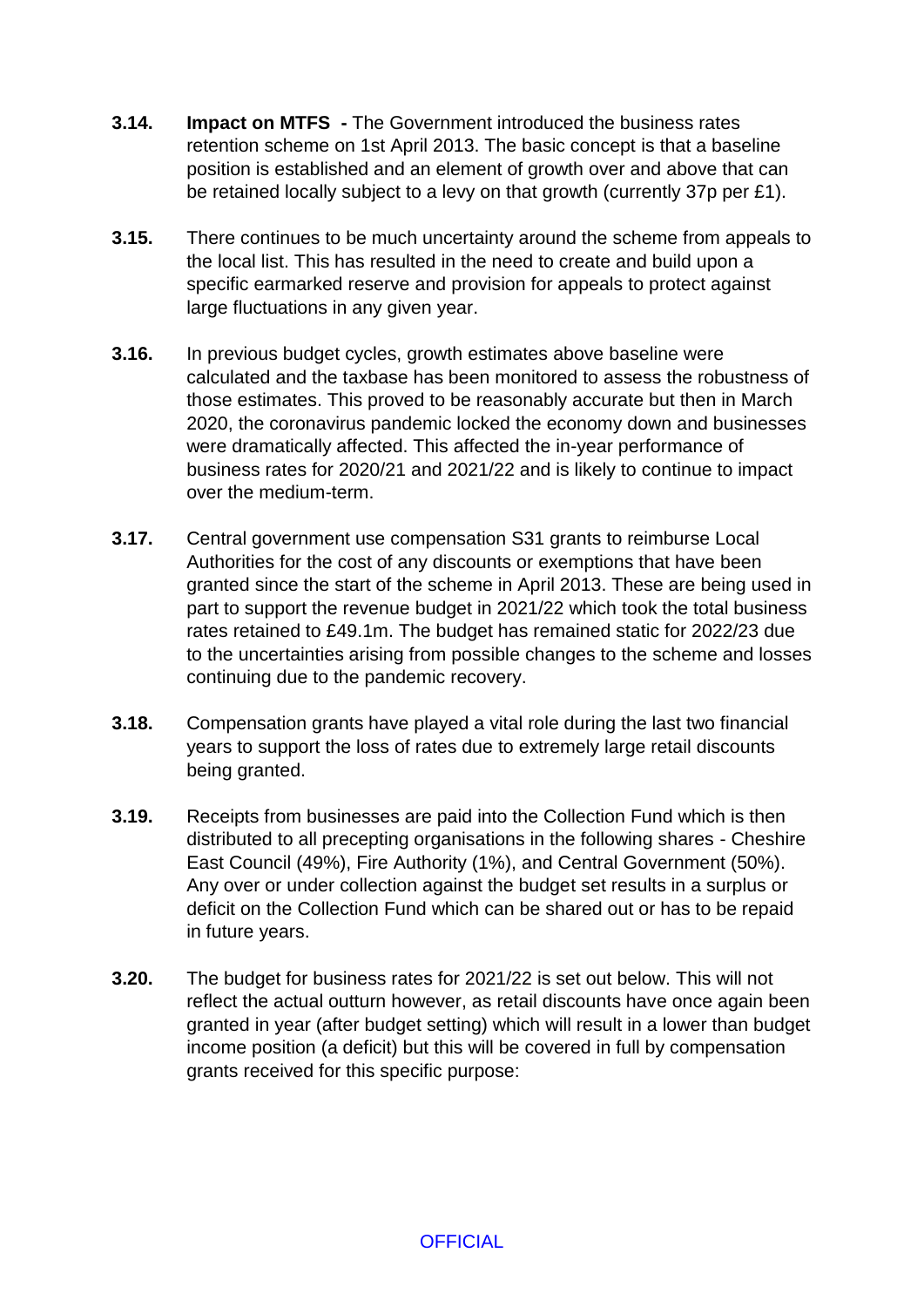| NNDR1 - January 2021 budget setting position          | £m     |
|-------------------------------------------------------|--------|
| Gross Rates                                           | 179.4  |
| <b>Mandatory Discounts</b>                            | (23.9) |
| <b>Unoccupied Properties</b>                          | (4.6)  |
| <b>Discretionary Discounts</b>                        | (0.8)  |
| Discretionary Discount where compensation is provided | (0,1)  |
| (retail relief announced after budget set)            |        |
| <b>Bad Debts</b>                                      | (2.2)  |
| Appeals repayable                                     | (3.6)  |
| Disregarded amounts (EZ/renewables)                   | (1.7)  |
| Administration allowance                              | (0.6)  |
| <b>Net Rates</b>                                      | 142.0  |
| CEC share (49%)                                       | 69.6   |
| <b>Fixed Tariff payable to Central Government</b>     | (24.7) |
| <b>Retained Rates</b>                                 | 44.9   |
| Contribution from compensation grants                 | 4.2    |
| <b>Retained Business Rates as per MTFS</b>            | 49.1   |

### **Table 3: Budget for Business Rates 2021/22**

- **3.21. The Government's Business Rates Review:** The Government have increased the number of Business Rates Reliefs available over time in an effort to reduce the burden on business. In addition they have consulted with business stakeholders and other interested parties to consider how this local tax can be taken forward. A review was published in Autumn last year which can be found at [BRR\\_final.pdf \(publishing.service.gov.uk\).](https://assets.publishing.service.gov.uk/government/uploads/system/uploads/attachment_data/file/1028478/BRR_final.pdf)
- **3.22.** In summary, the review found that business rates are a vital component of the business tax mix and will continue in place but with the following revisions:
	- $\triangleright$  A freeze of the multiplier for 2022-23
	- $\triangleright$  Further Relief available to retail, hospitality, and leisure businesses in 2022-23
	- $\triangleright$  Support to business through the Levelling Up Fund
	- $\triangleright$  A move to 3 yearly valuations in order to better reflect the current economic environment and contemporaneous rental values
	- $\triangleright$  Introduce a rate exemption to encourage renewable energy use in the business sector
	- $\triangleright$  Continue to explore the arguments for and against an Online Sales Tax